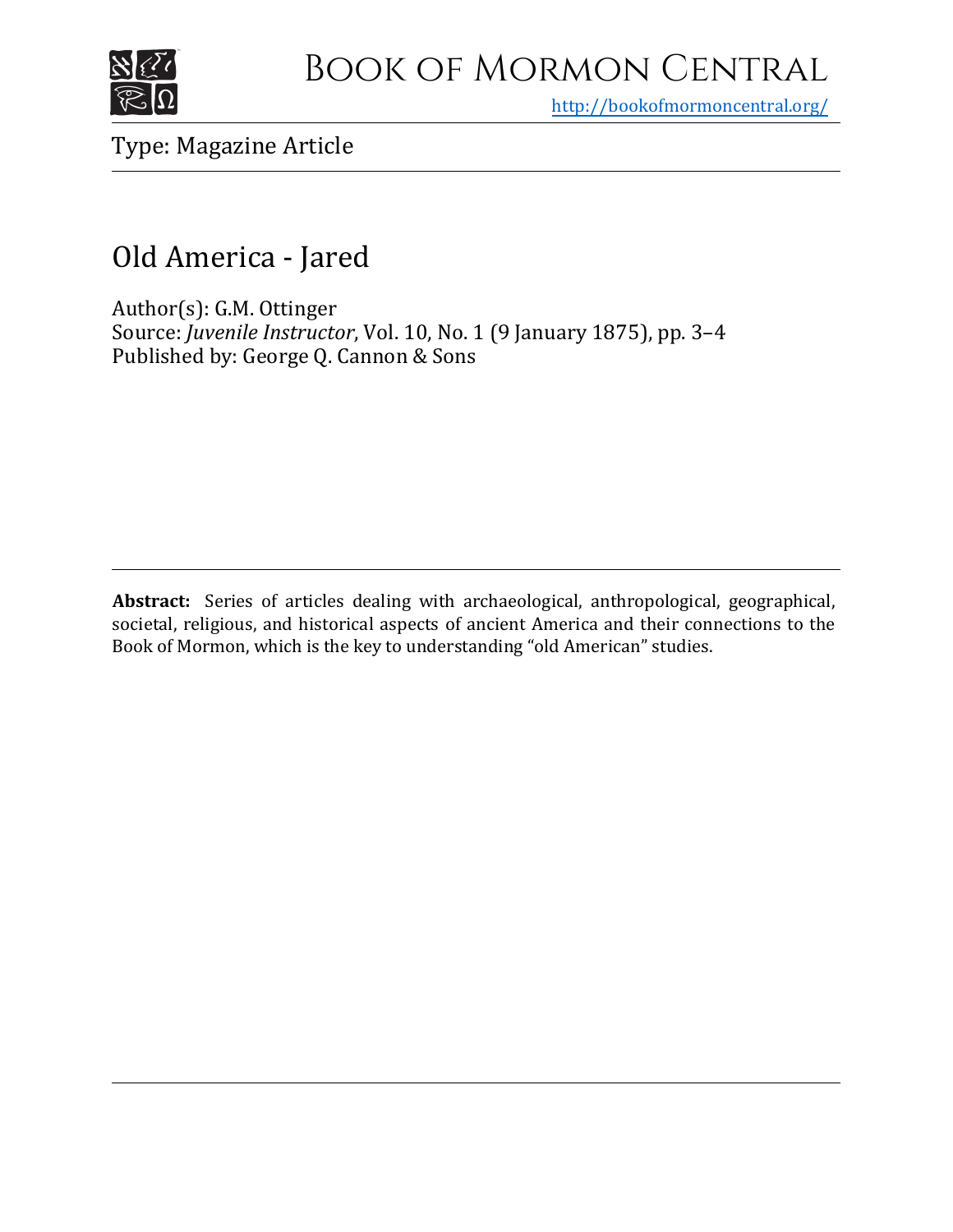## **BY G. M. 0.**

#### JARED.

1 time—some fourteen years—for its composure, continued<br>His work of separation by confounding the language of the THE Creator, having divided the earth, and allowed a short His work of separation by confounding the language of the people, "swearing in his wrath that they should be scattered upon all the face of the earth, and according to the word of the Lord the people were scattered.'' Thus, the descendants of Noah, originally confined to a particular locality and an original unity and equality, are now spread over the whole earth, presenting four leading or distinct types, white, yellow, red and black. Learned ethnologists, ignoring the simplicity of the saered and inspired records of holy writ, have lost themselves in vague and often absurd theories in their repeated efforts to solve the mystery of the origin of these distinct races, and their first advent upon the globe, but in all their labors they have most signally failed. Into this theme of wide-spread discussion wc will not enter, holding to our own belief: that all men were created equal, with God's image as a model, without any classification or variety of color, but that through wickedness they have brought upon themselves repeated cursings of God, as in the cases of Cain, Ham and Laman, wherein their complexions were changed. Through the influences of climate, mode of living, amalgamation and by adhering to or disregarding the will and commands of an all-wise God, has man advanced or fallen from the exalted state originally conferred upon him; and, instead of presenting one type, as originally intended, speaking one language and forming one great order of brotherhood, we are split up, divided, classified, and marked, so that at the present time the curse of Babel has become a confusion worse confounded.

Leaving the eastern hemisphere to be re-peopled by the numerous tribes and families radiating from Babel, we turn our thoughts to the long un-explained mystery—the re-peopling of America. Until the appearance of the Book of Mormon no reasonable theory or definite historical explanation could be given of the origin of the aborignal inhabitants of the western portion *of* our globe. Many and various, rational and irrational. have been the theories advanced to explain the origin of the people who have left their relics scattered over the land. One of these theories is that the original inhabitants were the "ten lost tribes of Israel.'' This idea has been defended by some students in elaborate treatises. Originally advanced by the Spanish monks, who assumed also that the gospel was originally preached in America by St. Thomas, it has been taken up by many eminent writers, who have given us long and detailed descriptions of the journey the "tribes" made through Palestine, Syria, in fact, over the extent of Asia, crossing at Behring's Strait, and thence down the Pacific coast. Lord Kingsborough devotes the major part of one of his immense volumes to the explanation and support of this absurd idea. Another hypothesis, equally absurd, is that civilization was brought to America by the Malays. A few investigators maintain that the first inhabitants came originally from Phoenicia, and M. de Bourbourg and some other writers hold to what may be called the "Atlanta" theory. They suppose the continent of America to have extended originally far across the Atlantic ocean, in a peninsula shape, but at  $som_{e}$ time in the world's history this extended portion was engulfed by some convulsion of nature, thus separating the two hemispheres more effectually, and the Atlantic people who escaped destruction settled in Central America. In, fact, the claims of zealous writers attribute the original source of the Americans to almost every prominent nation of the old world, the Phoenicians, Carthagenians, Israelites, Arabs, Egyptians, Celts, Hindoos, Tartars, Scythians, Coreans, Samoieds and Tungusians.

3

In the midst of all these conflicting and jarring accounts and statements let us examine the simple, plain, unvarnished record of Ether, as we find it in the Book of Mormon. Here we learn that when the Lord confounded the language at Babel He led forth a colony under the leadership of Jared and his brother. As He had guided the, ark across the stormy waters before, as He led the children of Israel over the burning sands of Arabia afterwards, so He guided the few people chosen to repopulate a land "choice above all the earth." The record informs us that after a journey in the wilderness, compelling them at times to build barges on which they crossed many rivers, they finally, after a four years' sojourn, constructed vessels and sailed—we infer from some point on the Mediterranean coast of Africa, possibly from the Atlantic coast now called Morocco—to America, and established themselves as colonists in the central part of the western continents.

Ether has recorded the history of the rise, progress and decay of Jared and his people, but the people of this age of the world look upon the book containing his record as a myth, and still bold to their various theories and speculations. Let us take up the secular histories, in which all believe, and see how far the Book of Ether is sustained by the traditions and the few records preserved of the descendants of this colony who landed in the country some three thousand years ago.

Three great events had already transpired in the world's history of so much importance that they could never be forgotten. never lost from the memory of man, as long as tongue could speak or hand record—the creation of man, the deluge and the confusion of languages. Going back from son to father, it never has been forgotten; going into the future from father to son, it never will be forgotten. Let us see how well the old Americans have preserved the memory of these epochs, that point so undeniably to the source of their information.

The Toltec painting of the deluge and confusion of tongues, an engraving of which can be found in "Humbodt's Mexico, also in Priest's Antiquities, and Clavigero's History of Mexico, was painted in a manuscript book made of the leaves of a tree, suitable for the purpose. The picture represents Noah floating in a canoe, or boat: over Noah is a mountain, the summit crowned by a tree; to the left, rising above the waters, another mountain or peak is seen, crowned by a horn. This is a hieroglyphic denoting the mountain Colhucan (Ararat). At the foot of the mountain, supporting the tree, are two heads— Noah and his wife. A dove rests in the tree, from whose beak branches the Toltec figure of speech or language. Fifteen figures of men are approaching, and receiving the language from the bird; it is supposed these figures represent the heads of families, or leaders of fifteen tribes. One remarkable feature in this picture is, that the figures have no resemblance to the Indians, but seem to be a transcript of a group of ancient Greeks or Romans. This presentation of a Caucasian assembly, is strong evidence that the present Indian is not a representative of the first inhabitants of America.

Clavigero states that the Chiapanese Indians had a manuscript, in which it was written "that a person named Votan was present at the building (of the Tower of Babel) in order